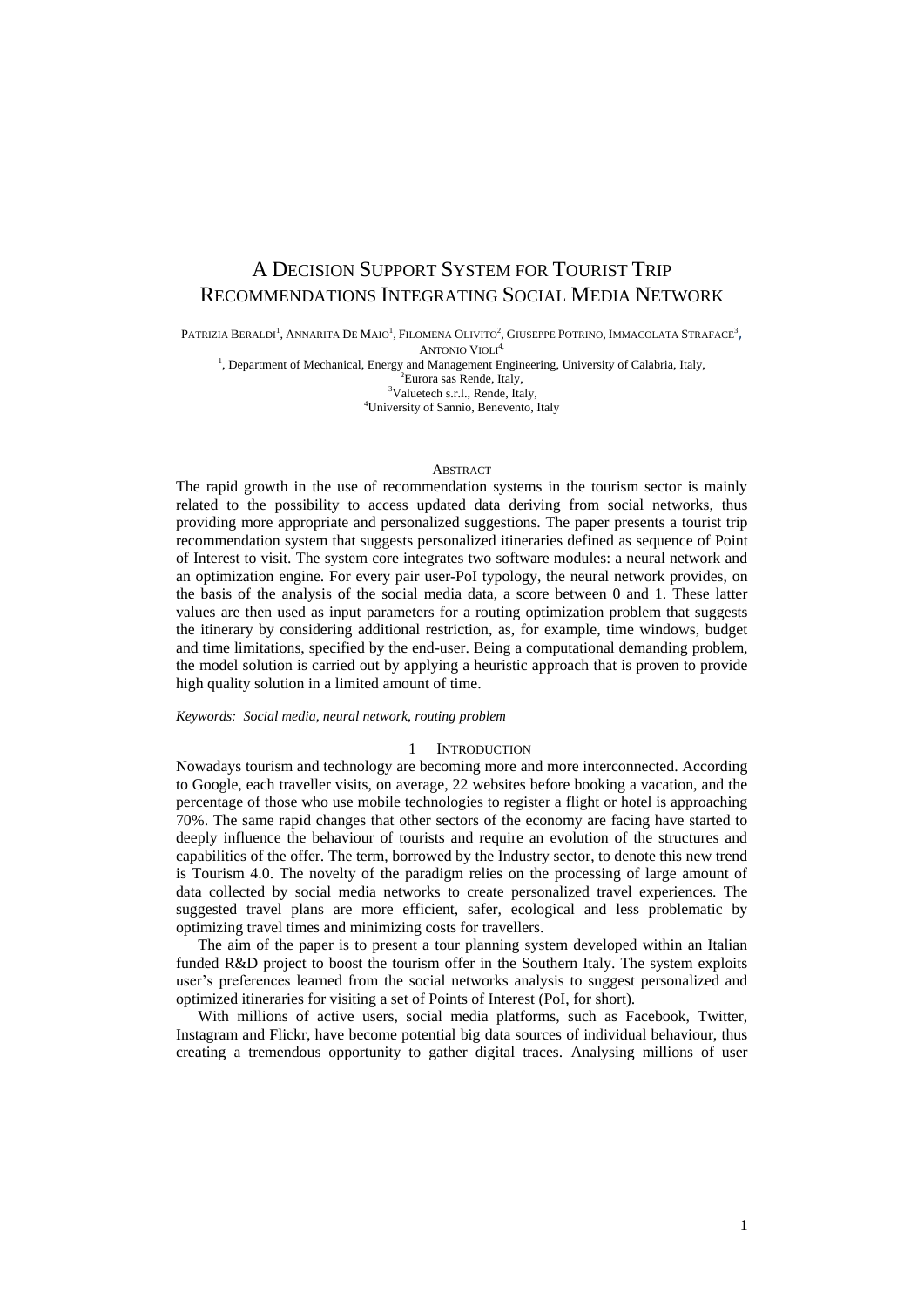footprints, it is possible to extract travel behaviour at a scale unimaginable before (Hendrik and Perdana [1]).

A valuable approach to analyse a so huge amount of data is based on the use of datamining techniques. The basic idea is to derive for a given user a list of possible PoIs together with personalized scores without explicitly asking users about their specific tastes. The system allows overcoming the so-called "cold start" effect typical of the content-based recommendation systems (see, for example, Lee et al. [2]), and can be casted into collaborative filtering systems with recommendation process based on ratings of other users who have similar preferences (Claypool et al. [3]).

The use of data-mining techniques is not new in the tourism sector. Among the others, we cite the recent paper by Hasnat and Hasan [4] (see, also, the references therein), where a tailored framework is proposed for understanding out tourists' travel behaviours from social media data. Clustering methods are then used to determine destination choice patterns of tourists. It is worthwhile mentioning that, besides machine learning approaches, on line, social network data can be analysed and integrated into tourist recommendation system also by using non-machine learning techniques. Here we mention the very recent contribution by Persia et al. [5] who propose the use of a social sensing approach to obtain personalized PoI scores to use in the definition of personalized routing plans.

The decision support system proposed in this paper integrates neural network for the user's characterization in terms of selection of PoI categories he/she can prefer, with advanced optimization tools to generate efficient and reliable routing plans.

As for this second element is concerned, we note that the optimization engine provides the definition and solution of a routing problem with a special structure. The problem, known in the scientific literature as orienteering problem (see, for example, Golden et al. [6]) includes time windows regarding the time interval a given PoI can be visited and budget constraints that the decision maker is willing to account for. Since the identification and suggestion of the recommended plan is required to be returned in a very short time, the system is empowered with a specialized heuristic approach.

In summary, the proposed system is based on the design and integration of the following elements:

- a neural network approach for the selection of PoI categories the user can be more interested to;
- a clustering approach used to cast the set of PoIs that can be potentially interesting for the user into subsets of PoIs which are close according to some criteria;
- a tailored algorithm for generating high quality tourist routes in a limited amount of time.

The system has been developed and tested within the "ASSD – Acceleratori semantici social driven per la generazione di itinerari turistici" project (ASSD, for short), funded by Calabria region, in the South of Italy.

The rest of the paper is organized as follows. Section 2 describes the main functionalities and building blocks of the decision support system, while Section 3 is devoted to the introduction of the methodological kernel. Section 4 presents and analyses the results in terms of effectiveness and applicability on a real-life context. Conclusions and future research directions are highlighted in Section 5.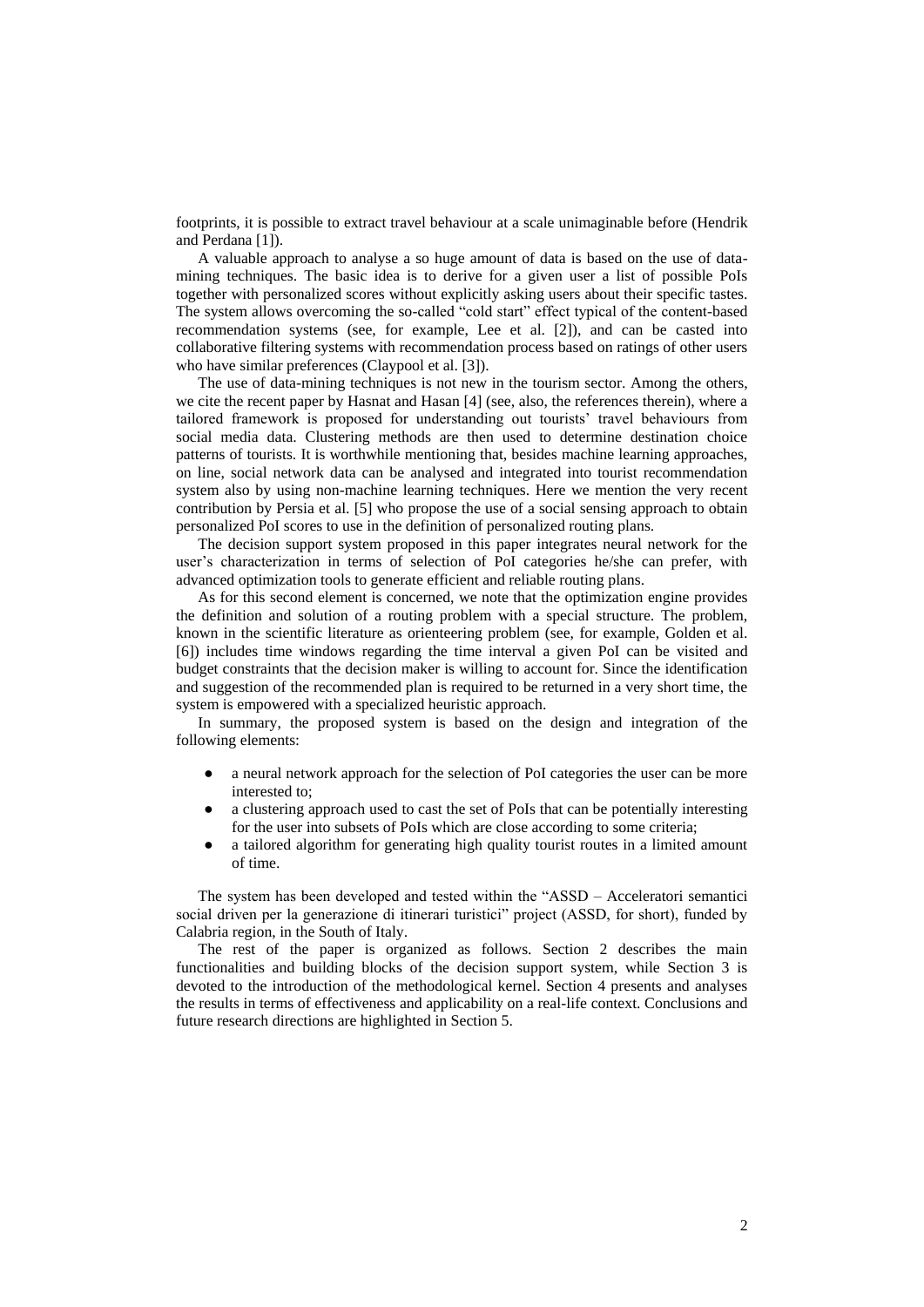# 2 THE ASSD DECISION SUPPORT SYSTEM

The final output of the research project ASSD is the design and implementation of a decision support system for the definition of itineraries visiting sets of PoI that can match the tourist implicit and explicit preferences. The system, accessible via both web and mobile applications, has a high-level architecture composed with three main parts.

The client side is devoted to the interaction with the end-user, while the persistence side contains the modules providing the connection to the data warehouse for data persistence. The main methodological modules are included in the server side, which has been articulated in several components, as depicted in Fig. 1.



Figure 1: [Server side functional components]

Here, there are some modules for input definition, for both user and PoI characterization. First, a user-profiling module collects individual preferences and the specific parameters for a single request. Moreover, there are modules for data extraction from both open data sources and social media and for the processing of information in order to update PoI features, in terms of ranking, costs, time window and so on. These modules provide input for the "decision" modules where different tourist itineraries are defined. In particular, in addition to classic "personalized" itineraries, defined on the basis of the user request, "generic" routes, that are based on average preferences of all the users in the last month, are generated as well. Finally, a validation engine processes the solutions and a service management module transforms data into responses and coordinates the communication with the client for the output visualization.

The decision problem at the kernel of the system consists in the definition of tourist routes, i.e. sequences of PoIs to visit, that match better with the user preferences. In order to effectively model such a problem some assumptions have been made. Each PoI is assumed to belong to a specific category, while each category refers to an area of interest. For example, an art gallery belongs to category "Museum" of area of interest "Art".

The decision support process that is implemented on the system can be articulated into the following steps:

- user preferences profiling;
- PoI ranking update;
- routes definition.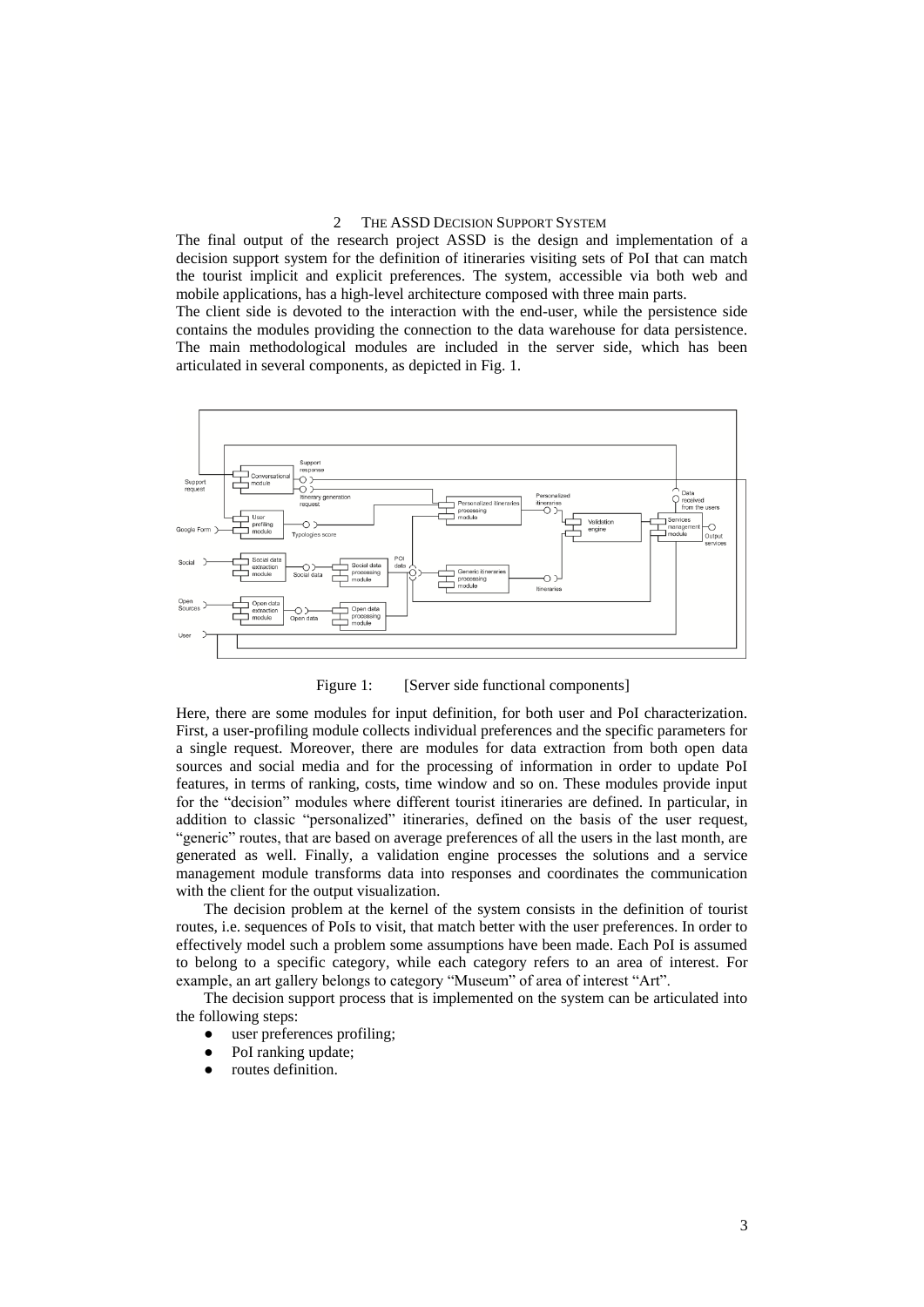As regards the first step is concerned, when the user accesses the system and sets/updates some configuration parameters and the areas of interest (e.g. Art, Cultural Heritage, Music, etc.), as shown in Fig. 2, his/her preferences are updated by using a machine learning procedure.



Figure 2: [User interfaces for preferences set-up]

In particular, a score in the range [0, 1] for each pair {User-PoI category} is assigned, so to help the selection for the tourist itinerary of PoIs of categories belonging to user's areas of interest. The procedure is based on a *feed-forward* neural network, whose training is periodically performed based on a database of surveys, by means of a Resilient Backpropagation training algorithm. The neural network has an input layer, which consists of the following attributes:

- residence area
- age
- gender
- educational qualification
- current job
- travel team
- journey time
- daily distance.

Then a certain number of hidden layers, which is updated each time the neural network training is performed, and one output layer with a Sigmoidal activation function.

The PoI ranking step is performed periodically by means of the analysis of the presence of the PoI on the main social media (Instagram, Facebook, Twitter and Google Plus) and on other specific web sites like TripAdvisor. A specific procedure collects and analyses the posts that refer to the PoI and considers for the previous week the following data:

- the number of posts;
- the average "sentiment" (positive, negative, neutral) expressed on the PoI;
- the level of engagement, that is the number of interactions of social media users about the posts.

By the analysis of a cumulative function of these data for all the PoI of the same category, the score of each PoI, and then the ranking within the category, is updated.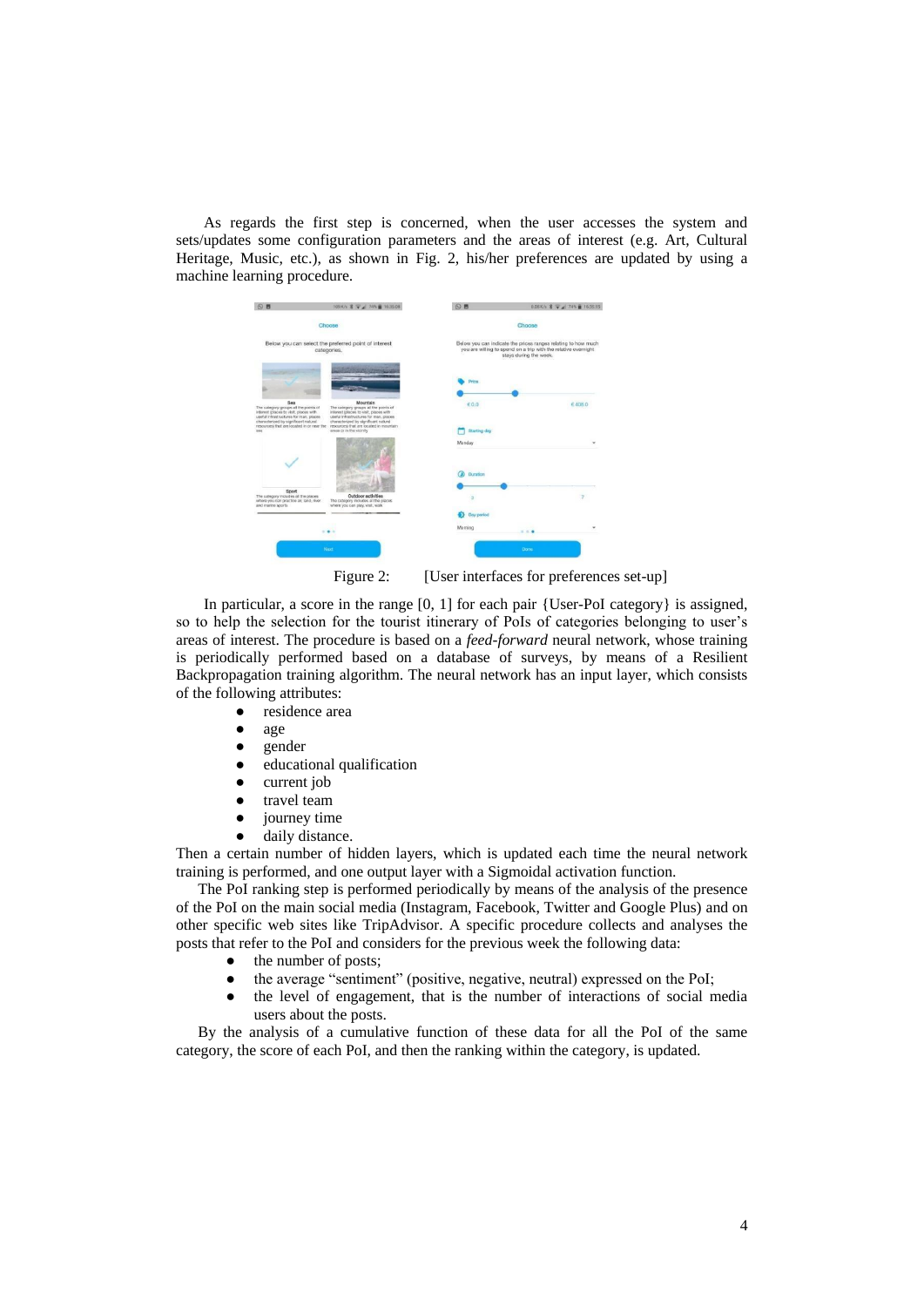PoIs scores are used in the definition of the routes proposed to the tourist. Such a phase is further articulated into 3 steps:

- 1. PoIs selection, performed according to the length of the visit imposed by the user; indeed, a number *n* of PoIs with the higher score within the categories the user prefers are selected;
- 2. PoIs clustering where the *n* PoI are clustered into subsets that can be visited in one day according to the visit time and budget of each PoI;
- 3. Routes definition where, for each PoI cluster, the route that maximizes a certain score function and satisfies further constraints, like time windows for example, is defined, if any.

From a computational standpoint, this latter step is the more critical since it has to be performed within a limited amount of time. For this reason, specific heuristics procedures have been designed and implemented for both the clustering and the routing steps.

In the next Section 3 the methodological approaches adopted for these procedures are described in detail.

### 3 TOURIST TOUR DEFINITION

The definition of the suggested tourist tours relies on the formulation and solution of a vehicle routing problem, known in the scientific literature, as Orienteering Problem (OP) (Golden et al. [6]). The general model is used in many application domains where the selection of points to be visited represents a critical issue. In the tourist sector, the problem is also known as Tourist Trip Design Problem (TTDP).

The model is defined starting from the set of nodes that represent the PoIs, each one characterized by a score, a geographical position, an average time required for the visit and a time window, denoting the opening time interval the point can be visited.

Because of the side constraints related, for example, to limitations of time and budget, not all the PoIs could be visited and the aim is to perform a PoI selection so to maximize the total score. The solution of the mathematical problem returns an itinerary that starts from the initial PoI, visits a subset of PoIs and finally arrives at the ending PoI. The suggested tour satisfies the time windows, length, time and budget constraints. Both TTDP and OP cannot be solved in polynomial time, for this reason all existing web and mobile applications are based on the use of efficient heuristic algorithms (Gendreau et al. [7]).

In this case, we describe the algorithm considering the following features. Let  $G = (V, \mathcal{L})$ *A)* denote a complete directed graph where *V* is the set of PoIs and *A* is the set of arcs. We assume that *G* is a Euclidean graph, so the triangular inequality holds. In the set *V* index 1 corresponds to the starting point of tour and index *n* corresponds to the ending point of the tour. At each arc  $(i, j) \in A$  three non-negative parameters are associated:  $t_{ij}$  denotes the traversing time,  $l_{ij}$  is the traversing distance and  $c_{ij}$  denotes the corresponding cost. Different parameters are associated with each node:  $R_i$  is the score assigned to the POI,  $t_i$  is time necessary to visit the PoI,  $c_i$  is price-ticket to visit the PoI, the time window specified by  $S_i$ , i.e. the starting time in which the POI can be visited and  $E_i$  is the ending time in which the PoI can be visited. We also consider *L* as maximum distance of the route, *B* as the maximum budget for the route and T as the maximum time for the route. The score of each PoI is pre-computed through the neural network, as described before. In the following, we refer to the formulation described in Ciancio et al. [8] and we concentrate directly to the algorithm description. The computational effort required to solve the model is affected by the number of PoIs and, as a consequence, it can be huge. In order to provide the system with a fast tool to support the users, we design a heuristic algorithm based on a clustering